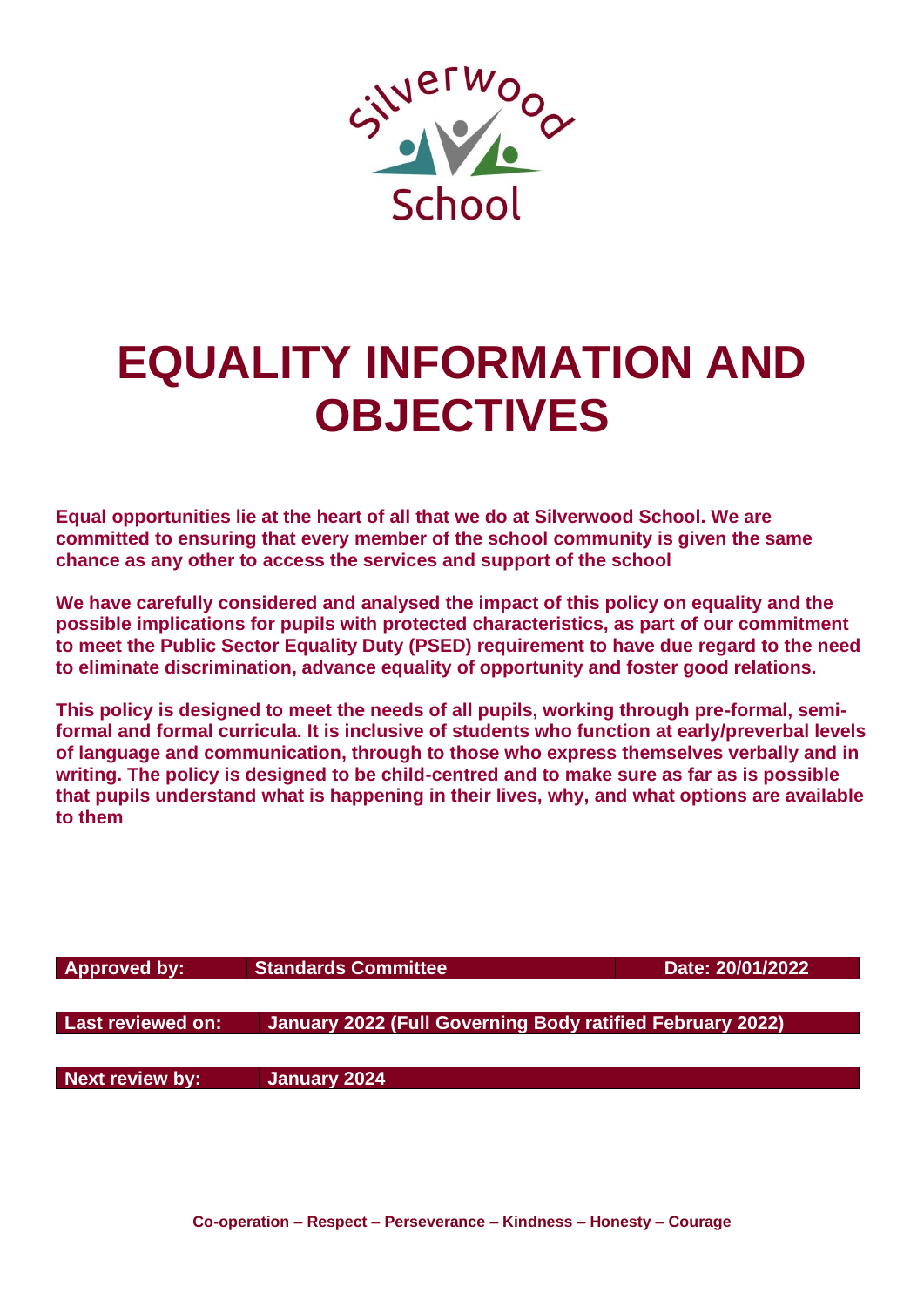# **Contents**

## **1. Aims**

Our school aims to meet its obligations under the public sector equality duty by having due regard to the need to:

**…………………………………………………………………………………………………………………………….**

- Eliminate discrimination and other conduct that is prohibited by the Equality Act 2010
- Advance equality of opportunity between people who share a protected characteristic and people who do not share it
- Foster good relations across all characteristics between people who share a protected characteristic and people who do not share it

# **2. Legislation and guidance**

This document meets the requirements under the following legislation:

- [The Equality Act 2010,](http://www.legislation.gov.uk/ukpga/2010/15/contents) which introduced the public sector equality duty and protects people from discrimination
- [The Equality Act 2010 \(Specific Duties\) Regulations 2011,](http://www.legislation.gov.uk/uksi/2011/2260/contents/made) which require schools to publish information to demonstrate how they are complying with the public sector equality duty and to publish equality objectives

This document is also based on Department for Education (DfE) guidance: [The Equality Act 2010 and](https://www.gov.uk/government/uploads/system/uploads/attachment_data/file/315587/Equality_Act_Advice_Final.pdf)  schools.

# **3. Roles and responsibilities**

The Governing Board will:

- Ensure that the equality information and objectives as set out in this statement are published and communicated throughout the school, including to staff, pupils and parents, and that they are reviewed and updated at least once every four years
- Delegate responsibility for monitoring the achievement of the objectives on a daily basis to the headteacher
- The equality link governor is Mrs Jan Winfield. This governor will: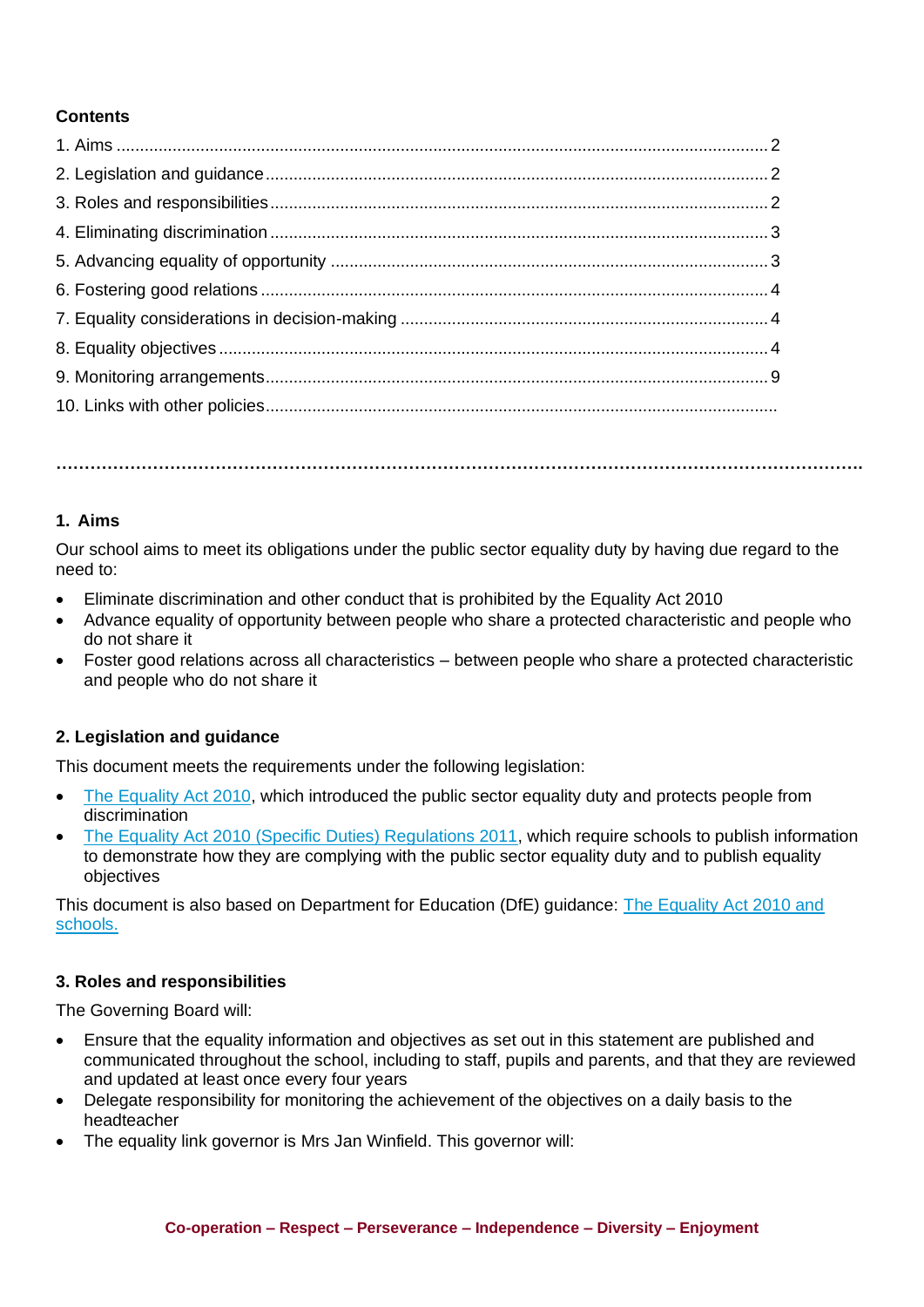- $\circ$  Meet with the designated member of staff for equality every year, and other relevant staff members, to discuss any issues and how these are being addressed
- $\circ$  Ensure they're familiar with all relevant legislation and the contents of this document
- o Attend appropriate equality and diversity training
- o Report back to the full governing board regarding any issues
- o The headteacher will:
- $\circ$  Promote knowledge and understanding of the equality objectives amongst staff and pupils
- o Monitor success in achieving the objectives and report back to governors
- $\circ$  The designated member of staff for equality will:
- $\circ$  Support the headteacher in promoting knowledge and understanding of the equality objectives amongst staff and pupils
- $\circ$  Meet with the equality link governor every year to raise and discuss any issues
- $\circ$  Support the Executive Headteacher in identifying any staff training needs, and deliver training as necessary

All school staff are expected to have regard to this document and to work to achieve the objectives as set out in section 8.

# **4. Eliminating discrimination**

The school is aware of its obligations under the Equality Act 2010 and complies with non-discrimination provisions.

Where relevant, our policies include reference to the importance of avoiding discrimination and other prohibited conduct.

Staff and governors are regularly reminded of their responsibilities under the Equality Act, for example during meetings. Where this has been discussed during a meeting it is recorded in the meeting minutes.

New staff receive training on the Equality Act as part of their induction, and all staff receive refresher training every September.

The school has a designated member of staff for monitoring equality issues, and an equality link governor. They regularly liaise regarding any issues and make senior leaders and governors aware of these as appropriate.

# **5. Advancing equality of opportunity**

As set out in the DfE guidance on the Equality Act, the school aims to advance equality of opportunity by:

- Removing or minimising disadvantages suffered by people which are connected to a particular characteristic they have (e.g. pupils with disabilities, or gay pupils who are being subjected to homophobic bullying)
- Taking steps to meet the particular needs of people who have a particular characteristic (e.g. enabling Muslim pupils to pray at prescribed times)
- Encouraging people who have a particular characteristic to participate fully in any activities (e.g. encouraging all pupils to be involved in the full range of school societies)

In fulfilling this aspect of the duty, the school will:

- Publish attainment data each academic year showing how pupils with different characteristics are performing
- Analyse the above data to determine strengths and areas for improvement, implement actions in response and publish this information
- Make evidence available identifying improvements for specific groups (e.g. declines in incidents of homophobic or transphobic bullying)
- Publish further data about any issues associated with particular protected characteristics, identifying any issues which could affect our own pupils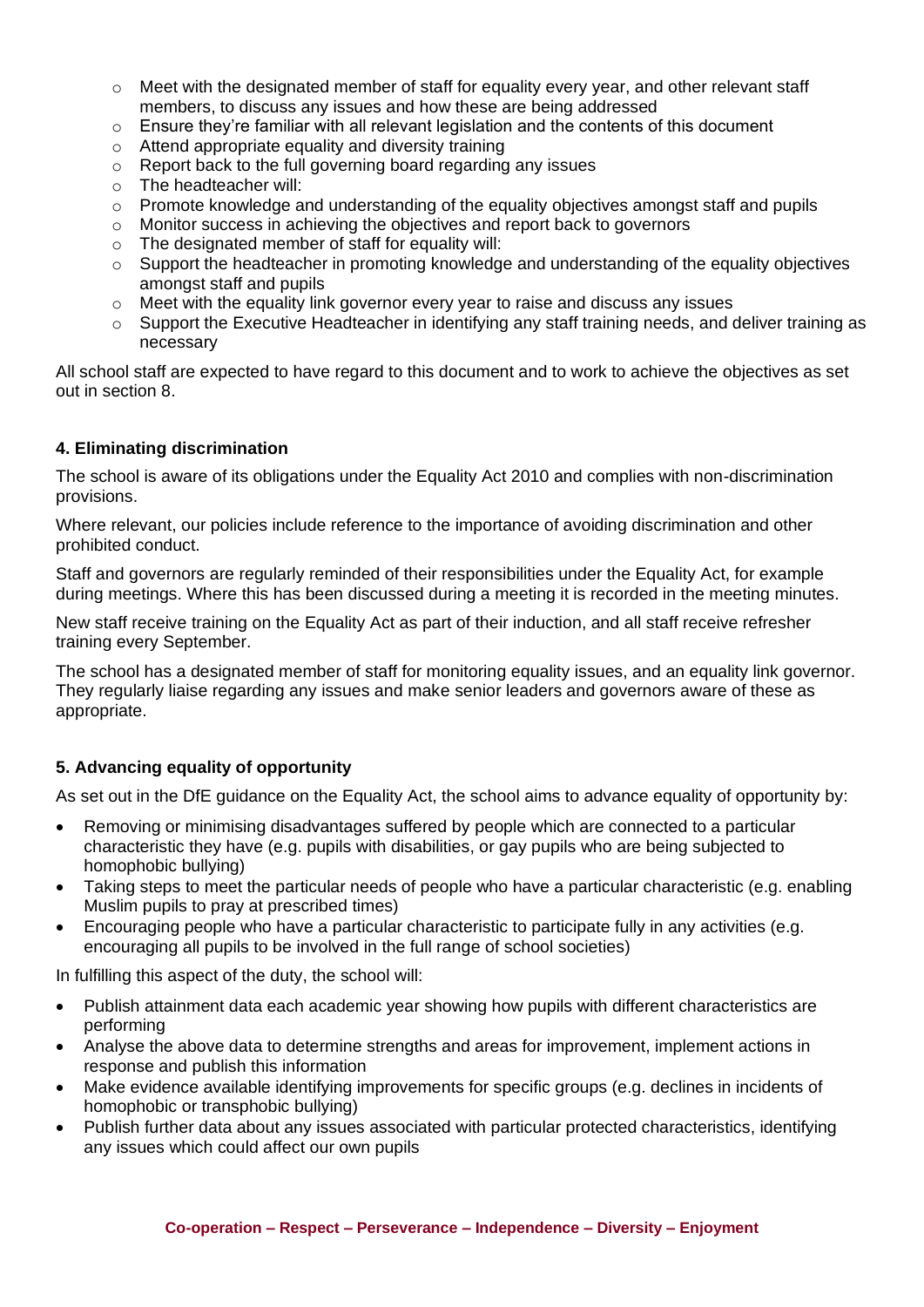# **6. Fostering good relations**

Silverwood aims to foster good relations between those who share a protected characteristic and those who do not share it by:

- Promoting tolerance, friendship and understanding of a range of religions and cultures through different aspects of our curriculum. This includes teaching in RE, citizenship and personal, social, health and economic (PSHE) education, but also activities in other curriculum areas. For example, as part of teaching and learning in English/reading, pupils will be introduced to literature from a range of cultures
- Holding assemblies dealing with relevant issues. Pupils will be encouraged to take a lead in such assemblies and we will also invite external speakers to contribute
- Working with our local community. This includes inviting leaders of local faith groups to speak at assemblies, and organising school trips and activities based around the local community
- Encouraging and implementing initiatives to deal with tensions between different groups of pupils within the school. All pupils are encouraged to participate in the school's activities, such as sports clubs. We also work with parents to promote knowledge and understanding of different cultures
- We have developed links with people and groups who have specialist knowledge about particular characteristics, which helps inform and develop our approach

# **7. Equality considerations in decision-making**

The school ensures it has due regard to equality considerations whenever significant decisions are made.

The school always considers the impact of significant decisions on particular groups. For example, when a school trip or activity is being planned, the school considers whether the trip:

- Cuts across any religious holidays
- Is accessible to pupils with a range of SEND
- Has equivalent facilities for boys and girls

Silverwood keeps a written record (known as an Equality Impact Assessment) to show we have actively considered our equality duties and asked ourselves relevant questions. This is recorded at the same time as the risk assessment when planning school trips and activities. The record is completed by the member of staff organising the activity and is stored electronically with the completed risk assessment.

# **8. Equality objectives**

Schools are required to update their published Equality Information each year, and in addition, must have

**at least one Equality Objective** that the school can focus and work on for a period of up to four years.

#### **Objective number one: Pupil Mental Health and Wellbeing**

Academic attainment is important, but pupils also need to move on from this stage of their education feeling happy, self-confident with high levels of self-esteem. Silverwood School is committed to providing a nurturing environment to help develop the resilience of our pupils to cope with the ups and downs and stresses of everyday life. Silverwood School has decided that one of our new Equality Objectives will address pupil mental health and wellbeing as part of our commitment to preventing mental health difficulties that may begin in childhood but have a greater impact in adult life. We strive to create a 'mentally healthy' school in which children and staff can thrive by: developing programmes across the curriculum that support the foundations for good mental health and develop staff skills in supporting pupils who are mentally unwell or vulnerable.

#### **Objective number two: cultural development and understanding**

Silverwood School recognises the important role of cultural capital (film, theatre, art, museums, galleries) play in our society and in particular that not all pupils have equality of access to our diverse cultural heritage. Silverwood School will promote cultural development and understanding through a rich range of experiences both in and beyond the school.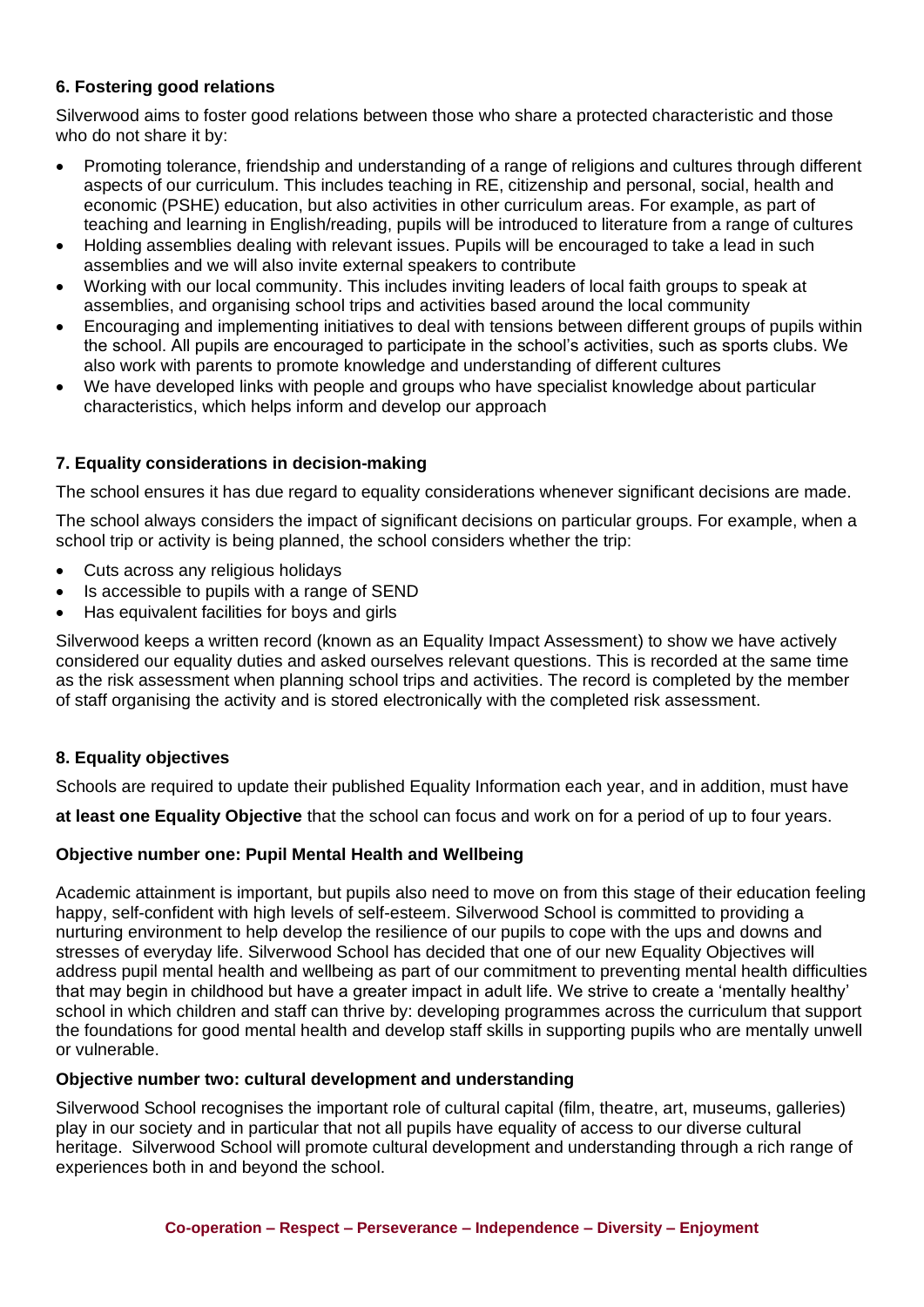## **References:**

'Valuing All God's Children'

[https://www.churchofengland.org/media/1988293/valuing%20all%20god's%20children%20web%20final.pdf](https://www.churchofengland.org/media/1988293/valuing%20all%20god)

**Stonewall** 

<http://www.stonewall.org.uk/our-work/education-resources>

#### Mermaids

#### <http://www.mermaidsuk.org.uk/>

It is now widely acknowledged that inequality linked to socio-economic factors (poverty) is one of the major issues affecting educational attainment in England today. This school is committed to tackling this aspect of disadvantage, and information about the measures being taken is published separately in a document called 'Pupil Premium Strategy'. This details how and why we spend our Pupil Premium and the impact of our work.

Silverwood recognises that socio-economic factors (poverty) are not the only issue affecting how pupils achieve in school, as gender, ethnicity, disability/SEND, sexual orientation and gender identity may all affect whether pupils fulfil their academic potential.

Silverwood is keen to highlight measures the school is taking to address inequality that cannot solely be linked to socio-economic factors (poverty).Below is an overview of our commitment to equality of opportunity, outlining the work that has been undertaken in the past, as well as the steps we are proposing to take in the years ahead.

Schools are required to update their published Equality Information each year, and in addition, must have at least one Equality Objective that the school can focus and work on for a period of up to four years

Silverwood School recognises that attainment data is an important tool in promoting equality of opportunity for all pupils. Data helps identify which pupils may be vulnerable to underachieving. Nationally, including Wiltshire schools, the groups identified (from attainment data) as being vulnerable to underachievement are: White British pupils eligible for free school meals (both boys and girls); 'BME' (Black and minority ethnic) (both boys and girls); and, Gypsy, Roma and Traveller pupils (both boys and girls).

# **Attainment**

#### **Gender**

Gender monitoring is one of the tools used by the school. The Standards Committee regularly monitor and evaluate the school's performance against national and Wiltshire data.

#### **Ethnicity**

Ethnicity monitoring is one of the tools used by the school. The Standards Committee regularly monitor and evaluate the school's performance against national and Wiltshire data.

The school recognises that White British pupils eligible for free school meals are as an ethnic group most vulnerable to underachievement. The school has a Pupil Premium Strategy to address this issue. Our school recognises that groups of pupils may be vulnerable to underachievement for a number of complex reasons, and is able to put the following measures in place to raise attainment:

- ensures that all teaching staff are aware of the groups that have experienced historic underachievement
- ensures that all teachers have high expectations of all pupils, and individual pupils' progress and attainment is tracked, with a special focus on pupils who may be vulnerable to underachievement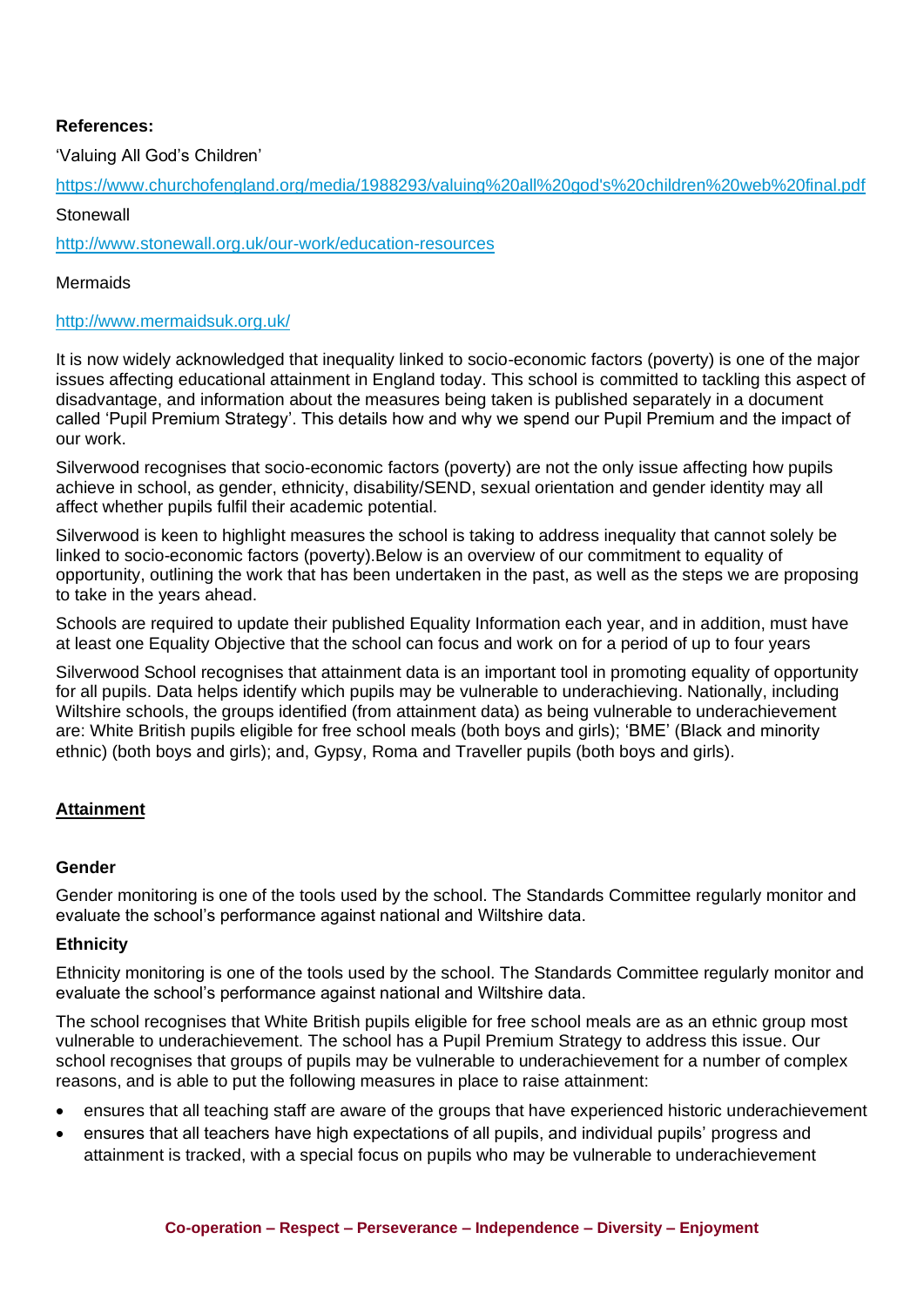- ensures that all staff are aware that different factors can combine to exacerbate educational disadvantage, e.g. gender, being summer born, being eligible for free school meals, being a young carer, etc.
- works closely with parents/carers to address any underachievement at an early stage, and is able to implement a wide variety of interventions.

## **English as an Additional Language**

At Silverwood School we:

- recognise the challenges faced by pupils whose first language is not English and we work hard to build the capacity to meet their needs;
- make sure new arrivals from overseas who join school later than peers make accelerated progress and catch up

All staff understand that pupils with an additional language have an increased complexity in our setting therefore the SLT and specialist leaders work with teachers to plan and deliver specific programmes for individual or groups of children.

## **Disability/SEND (Special Educational Needs)**

As a special school all students who attend are subject to an Education and Health Care Plan (EHCP) and are designated as having a special educational need. Our school recognises that all children and young people are entitled to a fulfilling and appropriate education, one that is appropriate to their needs, promotes high standards and the fulfilment of potential. We proudly fulfil our statutory duties in a spirt of inclusiveness.

Our school has a comprehensive SEND Policy and Accessibility Policy. As a special school we designate all members of the governing body to have a responsibility for inclusion and recognition of the needs and uniqueness of all the pupils at the school.

As a special school we are committed to high quality teaching and a broad and balanced curriculum for pupils with SEND, and the progress made by pupils, is a function of the school, the school's performance management arrangements and its approach to professional development for all teaching and support staff. School leaders and teaching staff, identify any patterns in the identification of SEND, both within the school and in comparison with national data, and use these to reflect on and reinforce the quality of teaching and curriculum provision.

The identification of SEND is built into the overall approach our school takes to monitor the progress and development of all pupils.

Our school's arrangements for assessing and identifying pupils' SEND needs as they change and develop is agreed and set out as part of the Wiltshire Local Offer. Our school publishes its arrangements as part of the information it makes available on Special Educational Needs.

Our school ensures that children, young people and parents/carers are actively involved in decision making throughout the approaches outlined above.

Our school recognises its duties under the Equality Act 2010 towards individual disabled children and young people. We make reasonable adjustments, including the provision of auxiliary aids and services for disabled children, to prevent them being put at a substantial disadvantage. Our school understands that these duties are anticipatory and require thought to be given in advance to what disabled children and young people might require and what adjustments might need to be made to prevent disadvantage. Our school also recognises our wider duty to prevent discrimination, to promote equality of opportunity and to foster good relations.

#### **Medical conditions**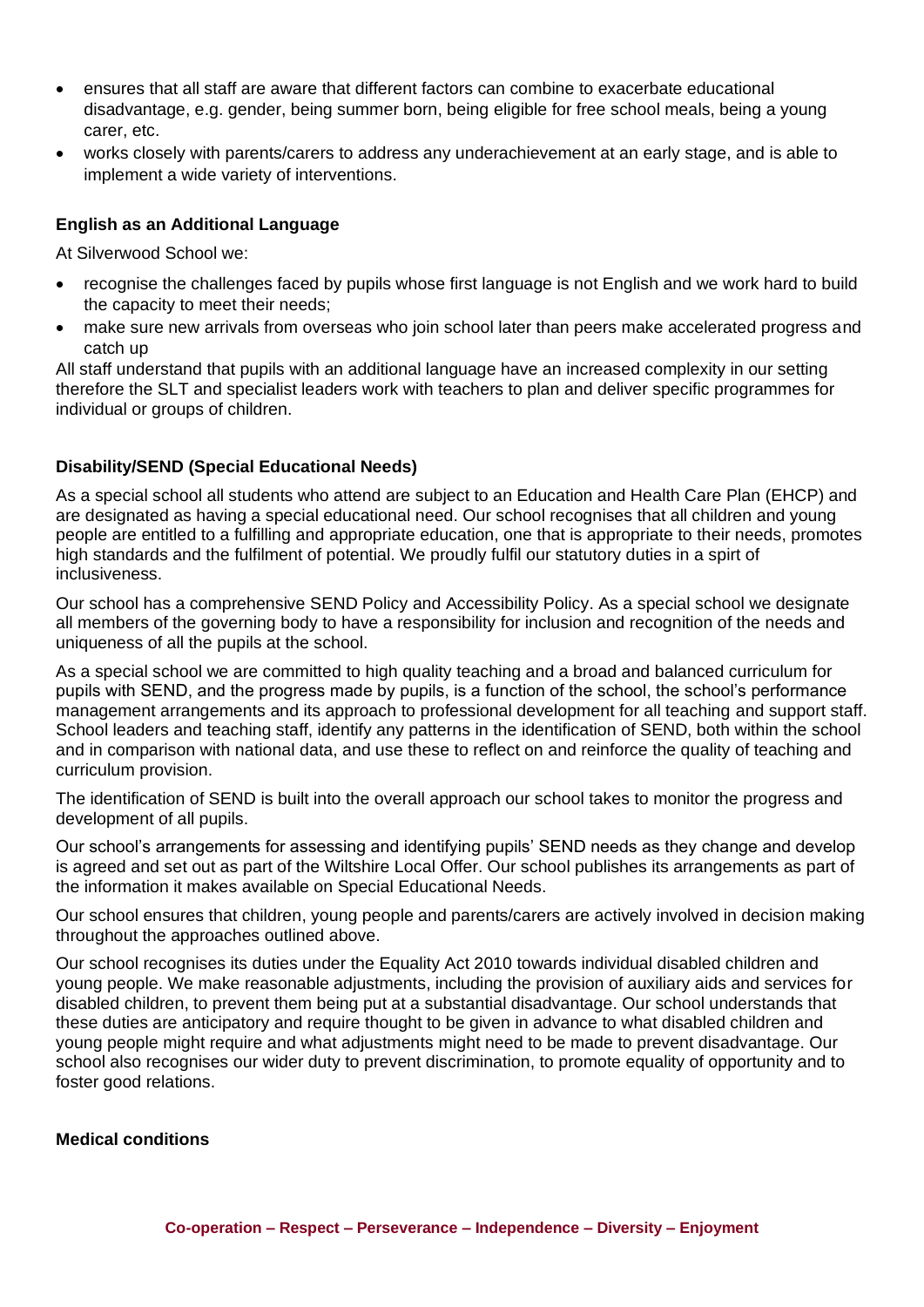Our school recognises that the Children and Families Act 2014 places a duty on maintained schools and academies to make arrangements to support pupils with medical conditions. Individual healthcare plans will normally specify the type and level of support required to meet the medical needs of such pupils. As a special school children and young people with medical conditions have their provision planned, delivered and co-ordinated in conjunction with a healthcare plan.

## **Curriculum**

Our school recognises that all pupils should have access to a broad and balanced curriculum. Our school champions The National Curriculum Inclusion Statement which states that teachers should set high expectations for every pupil, whatever their prior attainment. Our school uses appropriate assessment to set targets which are deliberately ambitious. Potential areas of difficulty are identified and addressed at the outset. Lessons are planned to address potential areas of difficulty and to remove barriers to pupil achievement. Such planning means that our pupils with are able to study the national curriculum or an appropriate pathway in a way that is relevant and beneficial to them. It is not the responsibility of the pupil to change to meet the demands of the curriculum; it is the responsibility of those writing the curriculum to ensure that it is flexible enough and adaptable enough to meet the needs of each pupil.

## **SEND: Behaviour, Social and Emotional Difficulties**

There is an increasing understanding of the negative impact of social, emotional, and mental health difficulties (SEMH) on the educational attainment of pupils. The incorporation of mental health into the Equality Act 2010 has helped to highlight this important issue. Pupils at Silverwood School with (SEMH) difficulties and their teachers are well supported through the core approach and culture of the school and have access to a wide range of good practice interventions including:

- Access to an in-house Behaviour Support Team who work with teachers and TAs as well as individual pupils and groups of pupils
- The Emotional Literacy Support Assistant scheme used for time limited one-to-one or small group interventions
- Individualised positive reinforcement strategies)
- A school behaviour management system that supports pupils with behaviour related SEND to make good behaviour choices and build the skills and strategies to enable increased engagement and learning
- Ensuring any specific element of a pupil's education that may be affecting behaviour at school is identified, supported and addressed.

Silverwood school has decided that our new Equality Objective **will address pupil mental health and wellbeing as part of our commitment to preventing mental health difficulties that may begin in childhood but have a greater impact in adult life.**

#### **Faith and Belief**

Data is not collected for monitoring purposes on Religion and Belief, so there is no information available to compare the attainment of pupils who have/or do not have a religion or a belief.

Silverwood School recognises how important faith and belief can be as part of a young person's developing identity, whether this relates to a particular faith or belief, or whether this relates to wider belief systems, and moral ethics.

Silverwood School is committed to supporting all our children and young people as they develop a personal relationship with their particular set of values and beliefs, and to support, in the context of the Human Rights agenda, the role this plays in the moral and ethical choices they make in life.

Wiltshire LA Anti-bullying Guidance specifically states that Religious Bullying can be identified as 'a negative or unfriendly focusing on religious difference or how somebody expresses their faith'.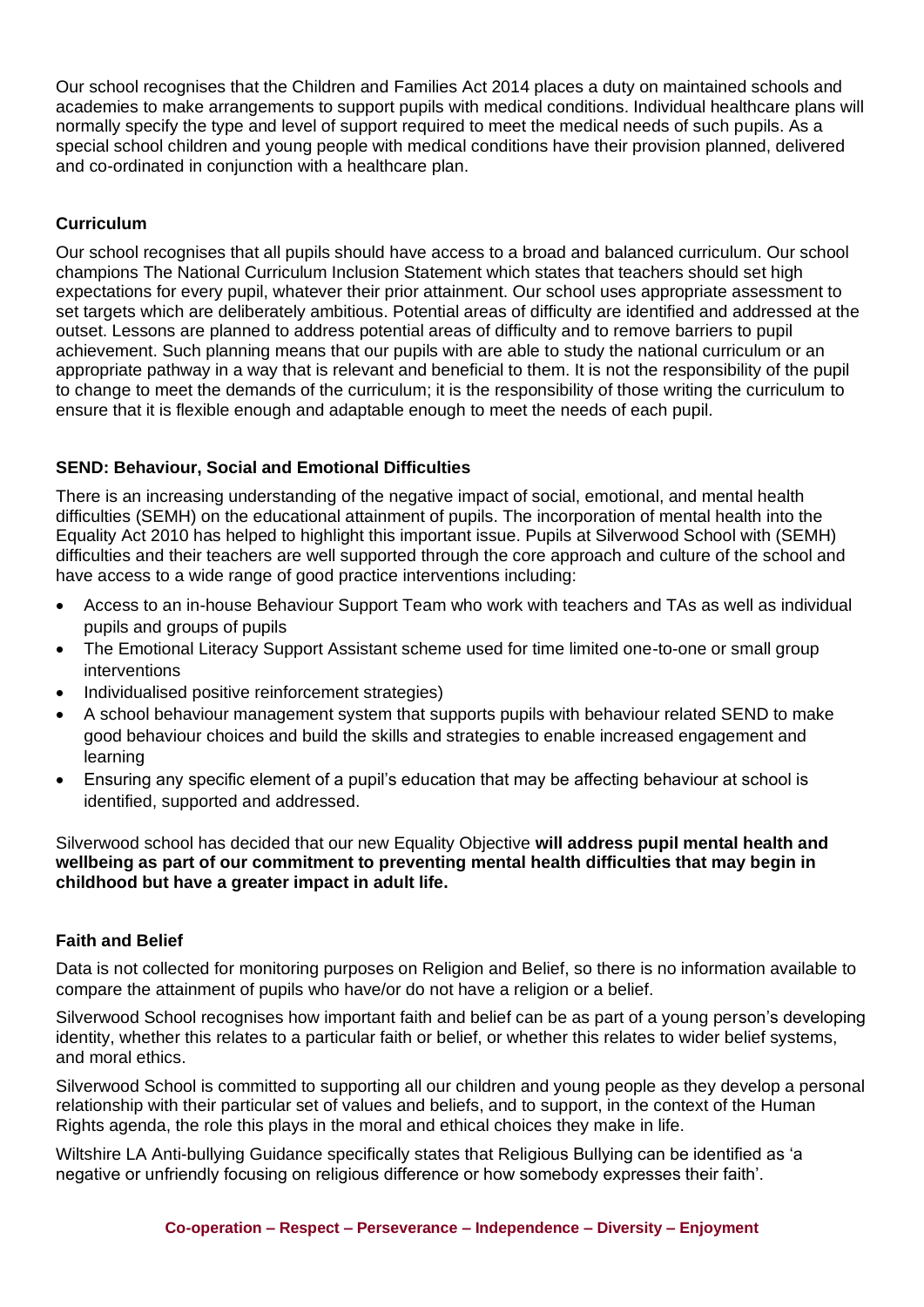This school takes incidents of prejudice-related bullying seriously and is committed to working closely with parents/carers to create a school environment which is nurturing, friendly and supportive for all pupils. Our school has established a procedure for recording all incidents of prejudice-based bullying and this includes bullying relating to religion and belief.

Silverwood School ensures all pupils have the opportunity to gain knowledge of and respect for the different faiths in Britain as part of our role to prepare pupils for modern life in a diverse Britain. As part of a whole school activity, pupils have the opportunity to celebrate a number of different religious festivals and learn from religious representatives from various communities. Silverwood School recognises that discrimination on the grounds of religion or belief is a global concern and promotes tolerance and respect.

## **Different Families**

This is one of the fastest changing areas of society, and one that is being addressed by Silverwood School. Different families may include:

- families with adopted children
- families with foster children
- families headed by grandparents/uncles and aunts
- single-parent families
- children with more than one home
- step or blended families
- families with two mums/dads.

Celebrating different families is one of the ways Silverwood School recognises the differences and similarities between pupils. Same-sex couples are now legally able to adopt children and that this puts additional responsibility on schools to make sure that all families providing love and care for pupils to feel welcome as part of the school community. Same-sex couples welcomed as foster carers and adopters for Wiltshire Looked-After children and the numbers of families headed by same-sex couples will continue to rise.

Silverwood School works with pupils to address any use of discriminatory and bullying language that would create an unequal school environment. Silverwood School confidently tackles homophobic language (and other discriminatory language) and supports pupils to create a school environment that values diversity.

The organisation 'Stonewall' has a wide range of information, advice and resources and Silverwood utilises the information to ensure the school creates a positive and inclusive environment for all its pupils.

http://www.stonewall.org.uk/our-work/education-resources

#### **Sexual Orientation and Gender Identity**

Silverwood School is aware of the support that we can access in relation to this equality issue, including Local Authority support, and support from the Mermaids charity (this charity supports families and schools where gender identity has been identified as a specific issue).

In addition, this school is aware of the changes we can make to avoid unnecessary gender distinctions. Such changes introduced by the school not only ensure a more equal environment should there be pupils who are uncertain about their gender identity but can give all pupils the opportunity to thrive as individuals; able to identify and celebrate their unique strengths and the contributions they will make to the community and wider society.

This school has flexibility within the school uniform, does not make any distinction between the sports that girls and boys can play, and does not divide pupils into groups solely based on their sex.

LGBT+ pupils are a group that may be vulnerable to bullying and unfair treatment. It is important our school creates a supportive environment to enable all our pupils to work out who they are and how they fit into society. As a school, we recognise that historic discrimination and unfairness means this may be more difficult for some pupils.